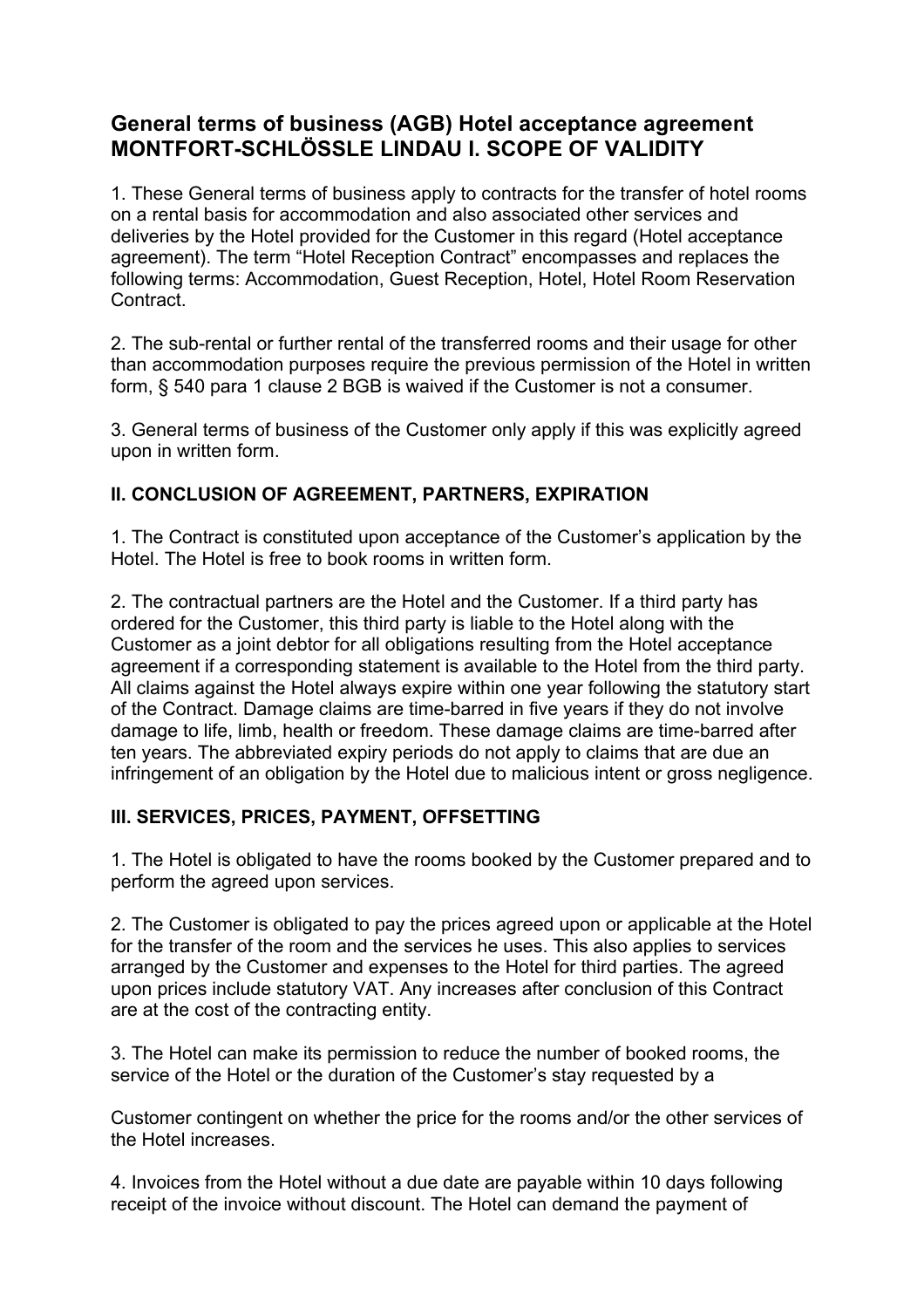overdue claims from the Customer at any time. In the event of payment arrears, the Hotel is entitled to charge the respective applicable statutory interest in the amount of 8% or, for legal transactions in which a consumer participates, in the amount of 5% over the basic interest rate. The Hotel reserves the right to prove higher damages.

5. The Hotel is entitled to request a reasonable advance payment from the customer or a security in the form of a credit card guarantee, a down payment or similar forms of payment. The amount of the advance payment and the payment dates can be agreed upon in written form in the Contract. The legal regulations remain unaffected for advance payments or security payments for flat-rate travel packages.

6. In justified cases, e.g. payment arrears of the Customer or an expansion of the contractual scope, the Hotel is entitled to demand an advance payment or security in terms of the aforementioned number 5 or an increase of the advance payment or security agreed upon in the Contract up to the fully agreed upon compensation amount.

7. The Hotel is also entitled to request a reasonable advance payment or security at the beginning of the stay from the Customer in terms of number 5 above for existing and future claims from the Contact if one was not already paid in accordance with numbers 5 and/or 6 above.

8. The Customer can only offset or credit an undisputed or legally valid claim against a claim by the Hotel.

### **IV. CANCELLATION BY THE CUSTOMER (CANCELLATION / FAILURE TO AVAIL ONESELF OF HOTEL SERVICES (NO SHOW)**

1. Permission from the Hotel in written form is required for the Customer to cancel the Contract concluded with the Hotel. If this does not occur, the agreed upon price under the Contract must also be paid is the Customer does not avail himself of contractual services.

2. If a time period was agreement upon between the Hotel and the Customer for the free cancelation of the Contract in written form, the Customer can cancel until that time without triggering any payment or damage claims by the Hotel. The Customer's cancelation right becomes invalid if he does not exercise his right to cancelation in written form by the agreed upon date.

3. The Customer is obligated to pay the Hotel's applicable cancelation charges:

### **Cancellations - Adjusted cancellation deadlines in times of "Corona".**

Free cancellations are possible up to 14 days before arrival. After the 14 days, 80 % of the total price will be charged in the event of a cancellation. In the event of noshow or early departure, 100 % of the total price.

The special agreement is valid until further notice.

Special terms of cancelation apply during tradeshow periods: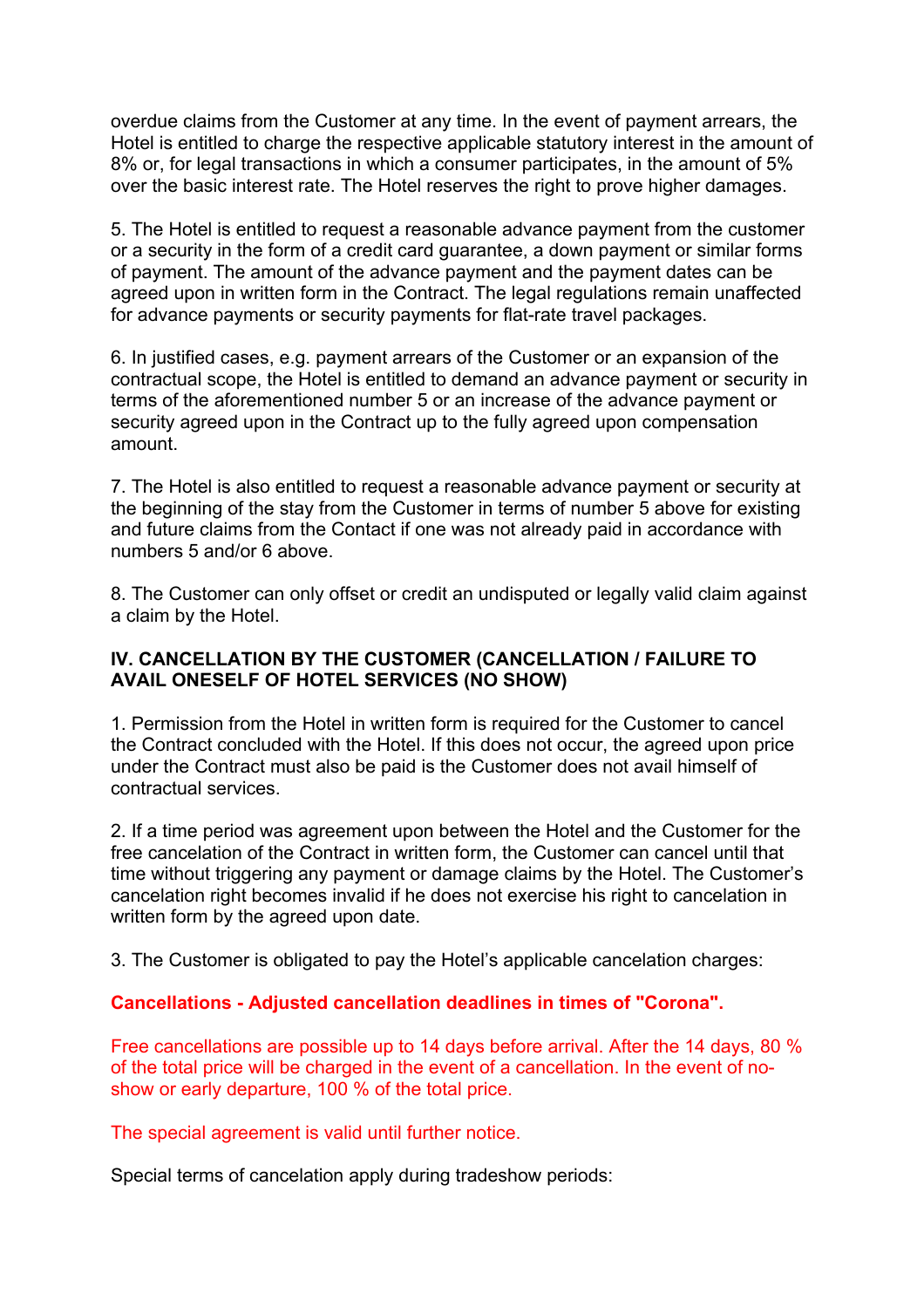#### **Cancellations during tradeshow times:**

Room cancellations are free up to 6 weeks before arrival.

Then we reserve the right to charge cancelation fees: 6 weeks to 4 weeks before arrival: 50% of the total stay 4 weeks to 2 weeks before arrival: 75 % of the total stay Less than 2 weeks before arrival: 100 % of the total stay

4. Reservations, changes and cancellations must be in written form, also by e- mail: info@montfort-schloessle.de and require our confirmation in written form.

5. We accept payments in cash, by EC card (Germany, Austria, Switzerland) and credit cards (Master /Visa).

6. The guest is fully liable for the loss of room keys as well as damage to furnishings and/or their misappropriation during the hotel stay. The Hotel owner is entitled to bill the guest for damages, also subsequently.

7. Please understand that pets are not allowed.

#### **V. CANCELLATION OF THE HOTEL CONTRACT**

1. If it was agreed upon in written form that the Customer can cancel the Contract at no charge within a certain period of time, during this time period the Hotel, in turn, is entitled to cancel the Contract if there are queries of other Customers for the contractually booked rooms and the Customer does not waive his right to cancelation when requested by the Hotel.

2. If an advance payment or security is not paid in accordance with figure III numbers 5 and/or 6 even after expiry of a grace period given by the Hotel, the Hotel is entitled to cancel the Contract.

3. Furthermore, the Hotel is entitled to cancel the Contract without notice for objectively justified reasons, for example if

- force majeure or other circumstances which are beyond the control of hotel make performance of the Contract impossible;

- rooms or facilities are booked with culpable action with confusing or the incorrect presentation of facts that are essential for the Contract, e.g. on the identity of the person or the purpose of his visit;

- the Hotel has a substantiated reason to assume that the availing oneself of the hotel services would jeopardise the seamless operation of the business, the

security or the appearance of the Hotel in public without this being attributed to the owner or organisational area of the hotel;

- the purpose or the reason for the event is illegal;

- a violation against the aforementioned figure 1 number 2 has occurred.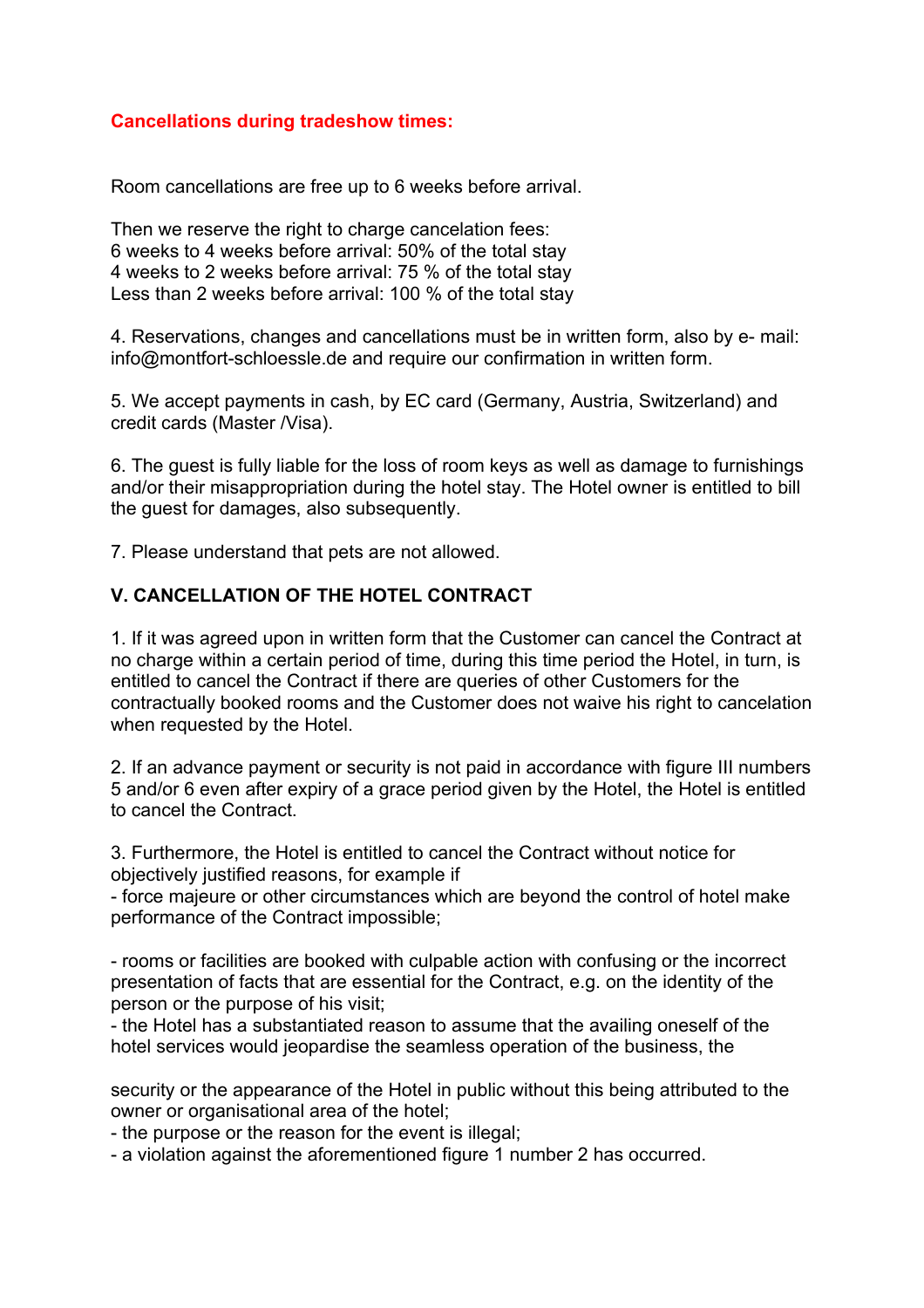4. The Customer is not entitled to damages in the event of a justified cancelation by the Hotel.

## **VI. PROVISION, TRANSFER AND RETURN OF ROOMS**

1. The Customer acquires no claim to the provision of certain rooms if this was not explicitly agreed upon in written form.

2. Booked rooms are available to the Customer starting at 03:00 p.m. (arrival until 06:00 p.m.) of the agreed-upon arrival date. The Customer is entitled to an earlier provision of the facilities. A later arrival by a guest must be communicated by mail or phone and be confirmed by the Hotel.

3. The rooms are to be vacated and provided to the Hotel by 10:00 a.m. at the latest on the agreed-upon departure date. Then the Hotel can bill 50% of the full lodging price (list price) due to late departure for usage exceeding the scope of the Contract until 6:00 p.m. 100% after 6:00 p.m. No contractual claims by the Customer are hereby substantiated. The Customer is entitled to prove that the hotel had no claim or considerably less of a claim to compensation for use.

### **VII. LIABILITY OF THE HOTEL**

1. The Hotel is liable for its obligations under the Contract. Any Customer damage claims are precluded. This excludes damages from the injury to life, limb or health if the infringement of the obligation was the fault of the Hotel, other damages due to a contractual infringement based on malicious intent or gross negligence on the part of the Hotel and damages resulting in an infringement of typical contractual obligations of the Hotel through malicious intent or gross negligence.

A violation by a legal representative or vicarious agent is equivalent to a violation of the rights of the Hotel. If deficiencies or defects should occur with the Hotel service, the Hotel will strive to provide a remedy upon receipt of an immediate complaint by the Customer. The Customer is obligated to do everything reasonable to remedy the deficiency and to keep the damage as minimal as possible.

2. The Hotel is liable to the Customer according legal regulations for items brought into the Hotel. Then the liability is limited to one hundred times of the room price, however a maximum of € 3,500.00 and a divergent maximum amount of € 800.00 for cash, securities and valuables. Cash, securities and valuables should be stored in the room safe. The Hotel recommends that you take advantage of this opportunity.

3. If a parking space in the hotel garage or hotel parking lot is provided to the Customer, also for compensation, no custody agreement is established. The Hotel is not liable for the loss or damage of vehicles parked or positioned on the Hotel property and its contents, unless there is a case of malicious intent or gross negligence. The rule of the aforementioned number 1, sections 2 to 4, applies accordingly to the exclusion of damage claims by the Customer.

4. Work Contracts are carried out by the Hotel with the greatest due diligence. Messages, mail and packages for the guests are handled with care. The Hotel takes charge of the delivery, storage and - if requested - resending of these items for a